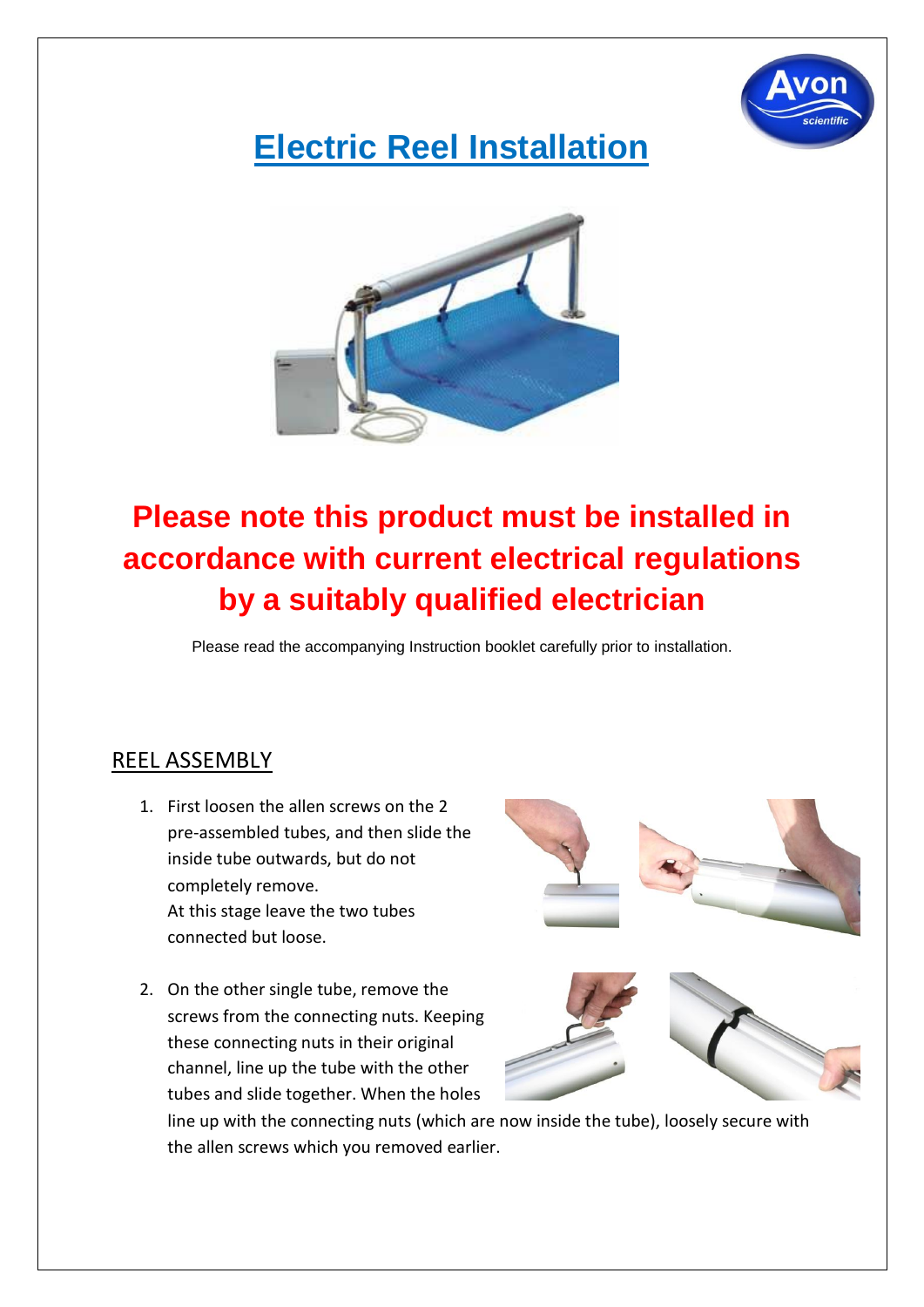- 3. When the tubes are connected, and the screws are all connected to the nuts, pull out the tubes evenly to the required width. This should be the pool width plus a minimum of 9" either side. Make sure that the tubes are pulled out evenly either side of the central tube. Tighten the allen screws.
- 4. Fit the tube to the end stands. If the cable is to be routed under the pool surround, feed the cable down the inside of the support leg.



- 5. Position the completed reel at the pool edge, centrally and square. Secure with plugs and bolts provided.
- the buckles provided.

cover.



6. Slide the plastic bars for the straps into each tube channel, distributing them evenly. Feed one end of the strap through the slot in the plastic bar and secure back on to the strap using one of

7. Attach the straps to the cover as per the following drawing. Start from the centre of the cover and work outwards, using all the straps provided, positioning them no more than one metre apart. The two outside straps should be approximately 3" from the outside edge of the

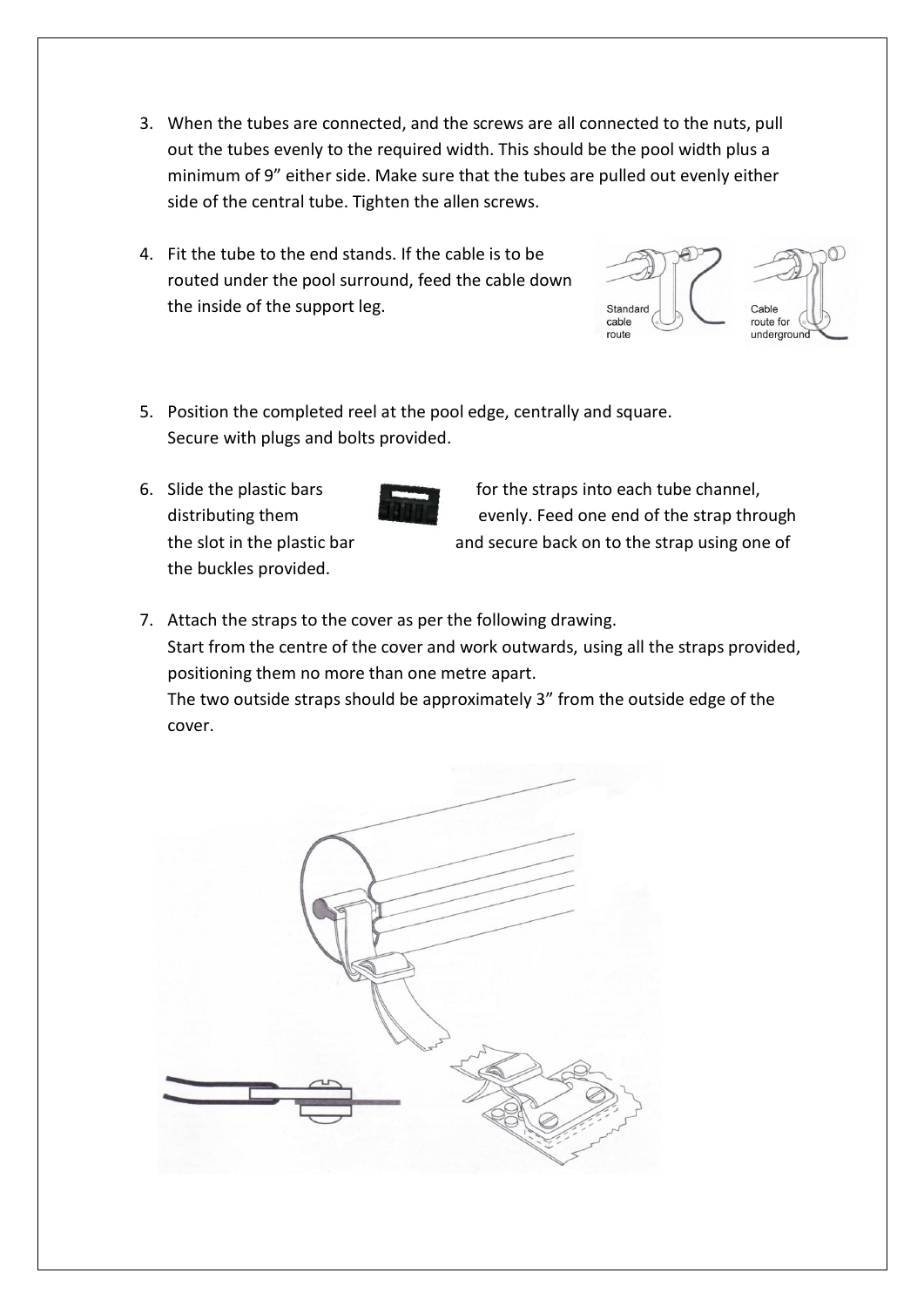#### ELECTRICAL CONNECTION

## **Please note this product must be installed in accordance with current electrical regulations by a suitably qualified electrician**



The control box contains the sensor for the remote control. When using the remote control fob, it must be pointed at the control box, rather than the reel system itself.



 The control box is IP55 rated, allowing for outdoor installation.



 The mains supply is connected to the orange terminals labeled 230v



 The supply to the motor is connected to the two terminals labeled "motor"